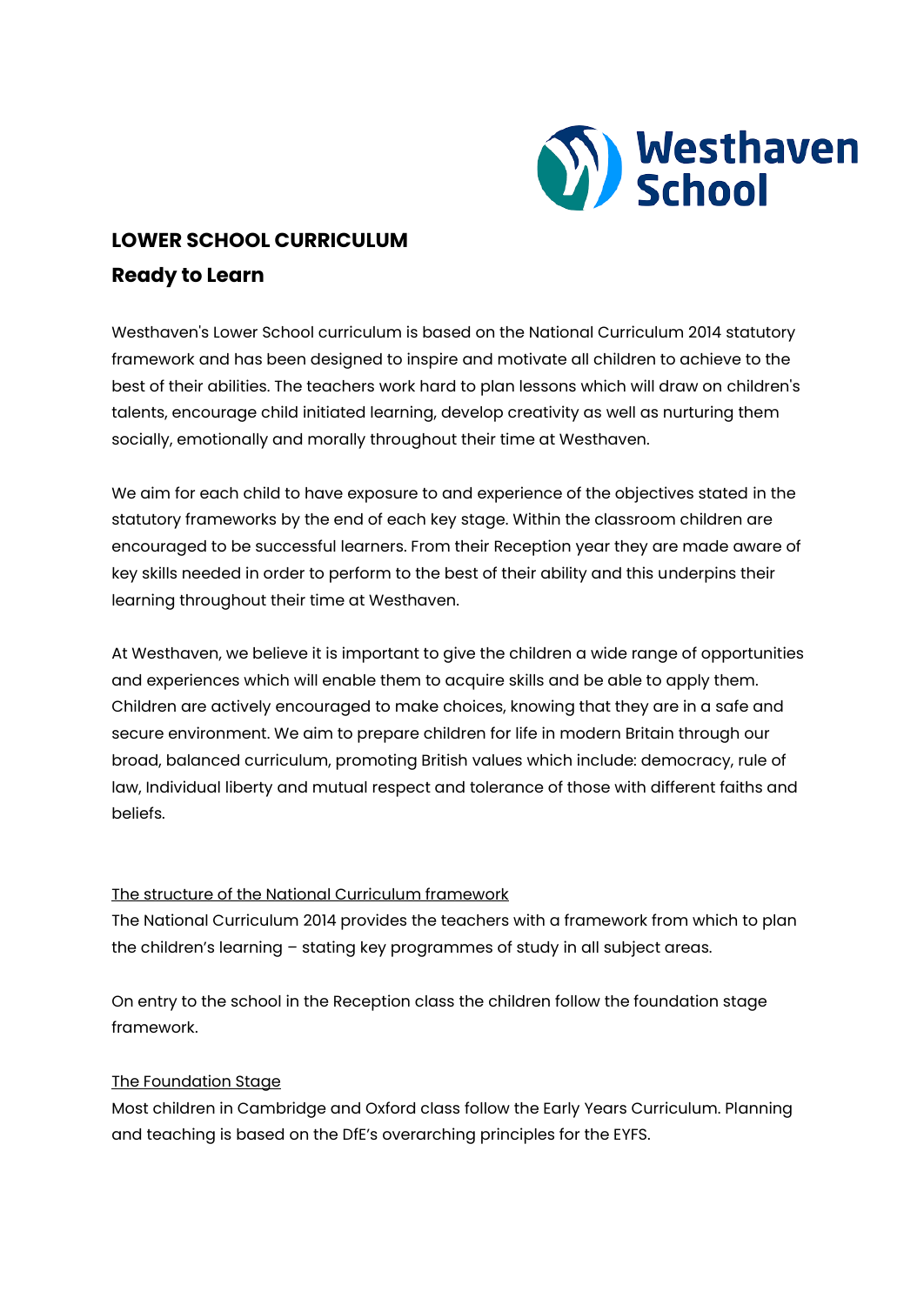#### These are:

• every child is a unique child, who is constantly learning and can be resilient, capable, confident and self-assured;

• children learn to be strong and independent through positive relationships;

• children learn and develop well in enabling environments, in which their experiences respond to their individual needs and there is a strong partnership between practitioners and parents and/or carers; and

• children develop and learn in different ways and at different rates. The framework covers the education and care of all children in early years provision, including children with special educational needs and disabilities

We create a safe and happy environment with motivating and enjoyable learning experiences that enable children to become confident and independent, giving them a strong foundation for their future learning.

In the Early Years there are 7 Areas of Learning.

The three Prime Areas of Learning are:

- Communication and Language;
- Personal, Social and Emotional Development;
- and Physical Development.

There are 4 Specific Area of Learning:

- Literacy;
- Mathematics;
- Understanding of the World
- and Expressive Arts and Design.

The EYFS also includes 3 Characteristics of Learning which we use to identify children's learning styles, assess the children's strengths and identify next steps.

These are:

- playing and exploring,
- active learning and
- creating and thinking critically.

Long term planning is taken directly from the EYFS to ensure coverage and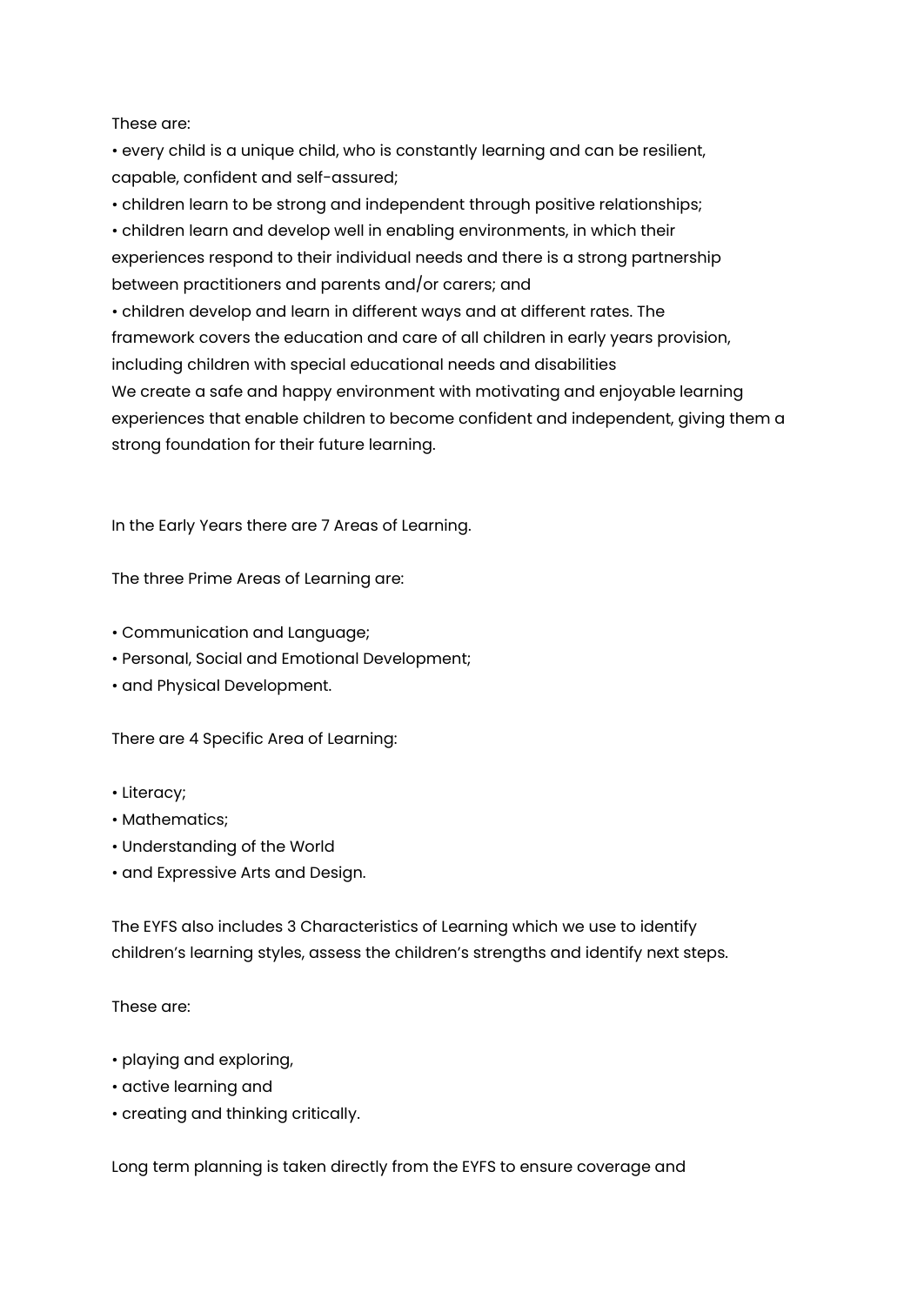progress through the age bands towards the Early Learning Goals at the end of the Year.

Medium term planning is based around a 2 year cycle of topic based learning, ensuring coverage of all Areas of Learning across the Curriculum which informs short term planning.

Short term (weekly) planning also includes opportunities to incorporate the children's own experiences and interests into the learning environment.

We believe that learning should be fun, and plan and deliver a play based curriculum. This includes a combination of adult led activities and child initiated learning, with a balance between whole group, small group and independent learning time. During child initiated learning time the adults observe and support children in their play in order to provide further challenges and scaffold their next steps in learning.

The children have phonics, literacy and numeracy sessions. The children help to contribute to child initiated planning and enjoy seeing the links between their ideas and the challenges and activities in the classroom. The curriculum is delivered to the children both in the classroom and in the outdoor area.

Our everyday practice in our Early Years class(es) includes observations and assessments of the children's development and learning, which we used to inform future planning. We use Tapestry (an online learning journal) to record progress and celebrate learning, with each other and with parents. We value the parent partnership and encourage parents to celebrate their children's achievements with us.

## Key Stage One and Two

## Long and medium term plans

Each key stage's curriculum is formulated into a long term plan which states an arching 'quest'\* for each two terms. The long term plans follow a two year cycle. Westhaven encourages a cross curricular approach where appropriate and skills learnt are transferred across subjects.

The children can also become part of the planning process, steering the way by making suggestions of what they would like to find out.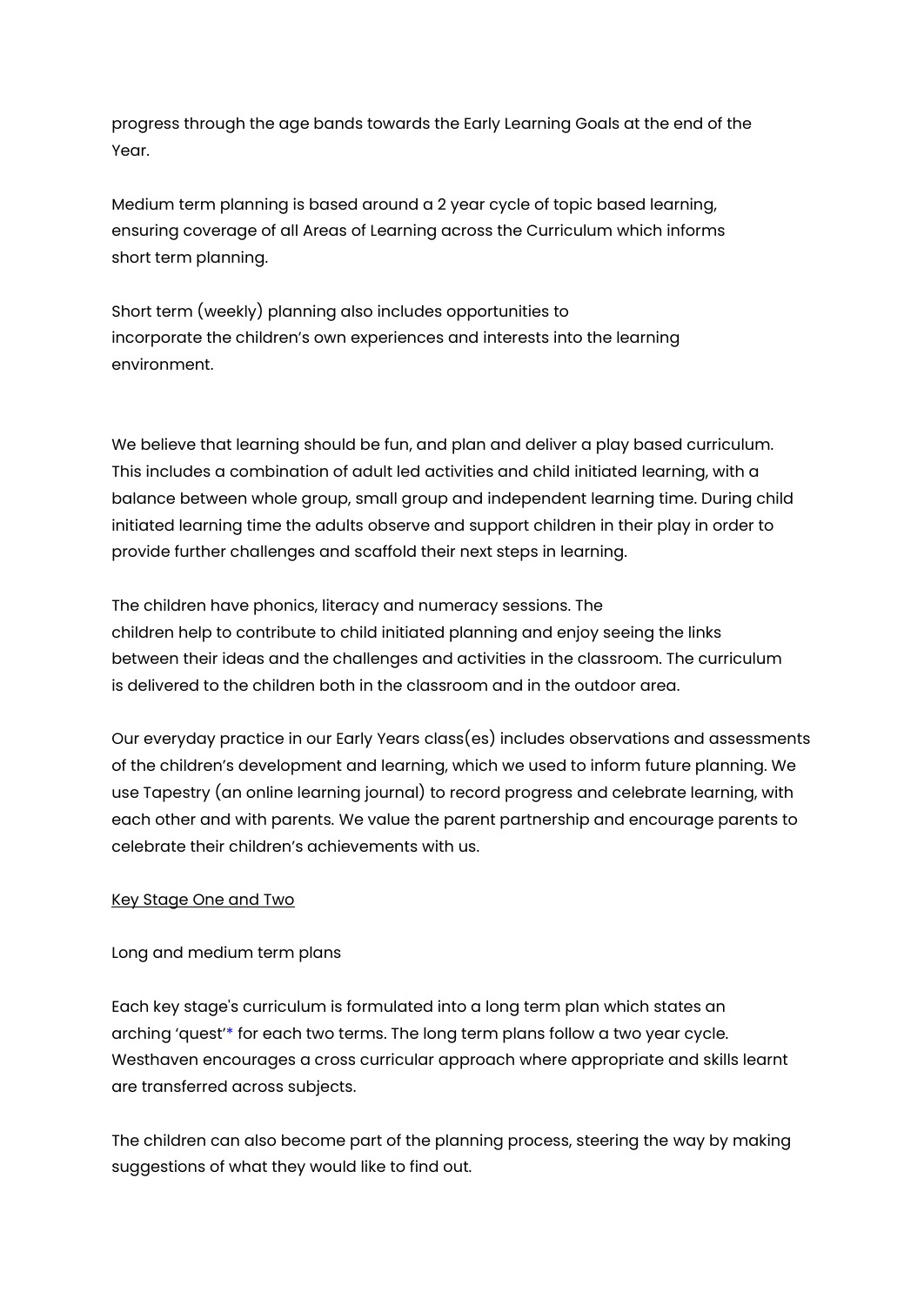#### Using the locality and visits

School visits are encouraged and teachers have worked hard at organising visits in the past that will support their classes learning linked to their themes: a trip to Uphill Beach, Weston Pier, Weston Museum.

Visitors are also welcomed into the school; reinforcing links with the immediate community. (Postman, Vets, Police, Fire brigade, parents/governors with key interests or skills.)

Teachers work hard to use the school environment and locality as a stimulus which will enhance learning across the curriculum. Activities are designed with the school's site in mind: use of the forest school nature area, walking around the local village in order to develop mapping skills, poetry inspired by walks, visiting the church. In addition, at various points during the year, children have the opportunity to experience visits from theatre, music and dance companies. These are carefully selected in order to have a greater impact on the children and are followed up by the teachers as part of their classroom activities.

Discrete subjects across the school

Currently there are certain subjects which are taught in isolation as it is not always appropriate to link in with the topic and difficult to ensure progression.

Breaking the curriculum down -

## **Overview of curriculum offer**

Green = compulsory

|                                            | KS1            | KS <sub>2</sub> |
|--------------------------------------------|----------------|-----------------|
| Maths                                      | 5              | 5               |
| English                                    | 5              | 5               |
| Science                                    |                |                 |
| Computing                                  |                |                 |
| PE                                         | $\overline{2}$ | $\overline{2}$  |
| PSHE, Social Thinking, Citizenship and SRE | $\overline{2}$ | $\overline{2}$  |
| Tech - DT and Food                         |                |                 |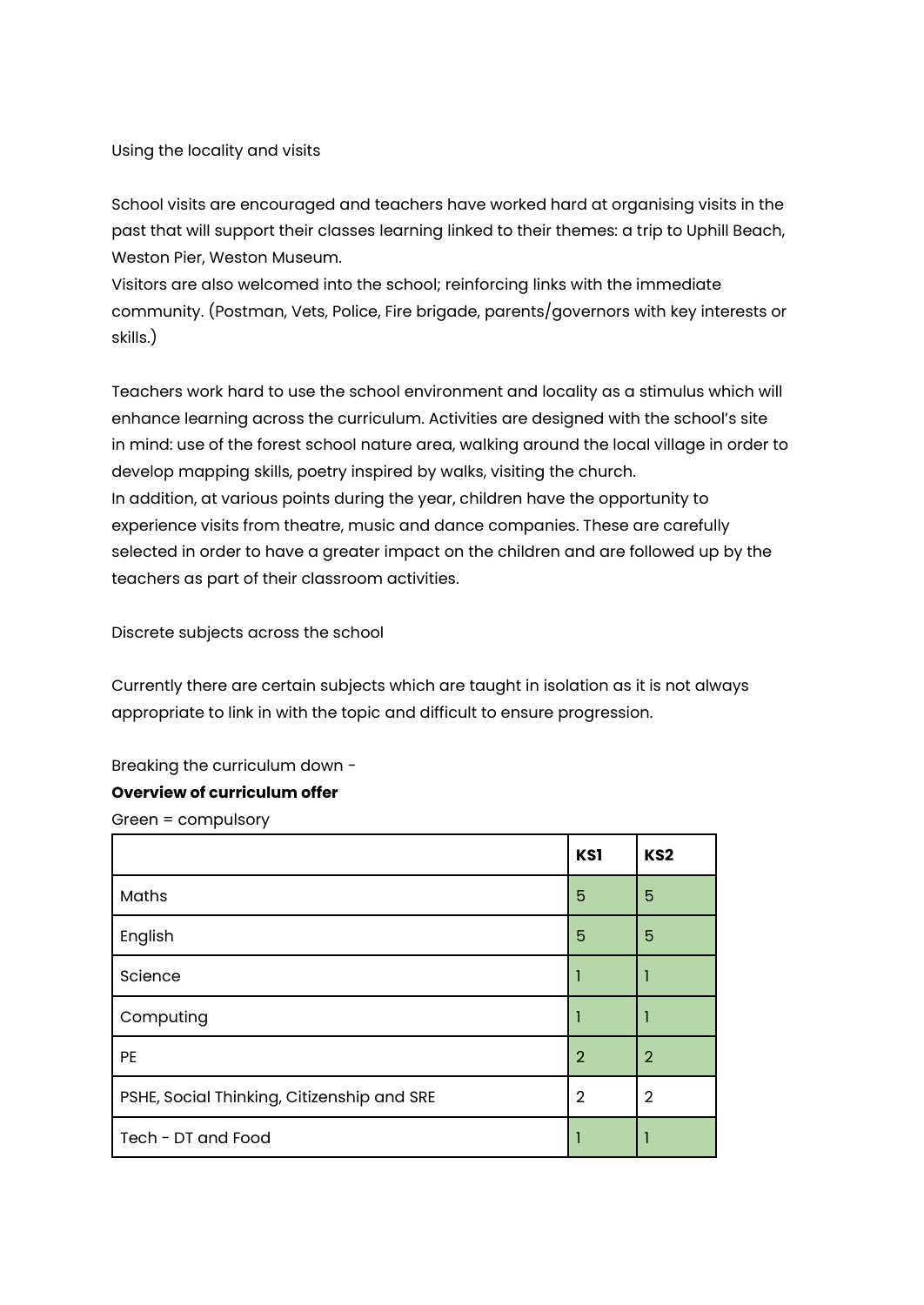| Humanities - History, Geography and RE |    |                |
|----------------------------------------|----|----------------|
| Art                                    |    |                |
| Music                                  |    |                |
| <b>MFL</b>                             | 0  | $\ast$         |
| Social Thinking                        |    |                |
| <b>Forest School</b>                   |    |                |
| Intervention to meet EHCP outcomes     | 2  | $\overline{2}$ |
| <b>Land Based Studies</b>              |    |                |
| <b>Total</b>                           | 25 | 25             |

\* MFL will be delivered through incorporating it at times into other lessons and times of the day and not as a stand-alone session

## Home learning

Home school links are really important and all staff try hard to keep parents and carers informed as to what will be happening each term in their child's class.

## Celebrate the outcome

The children are encouraged to be proud of their achievements and certificates are presented weekly to children for their efforts and improvements. A 'Let's Celebrate' display is a constant feature of the children's learning of which the children are rightly proud.

# \***Learning Quest Rationale**

## What's it all about?

The main aim of the 'Learning Quest' approach is to inspire our teachers to take risks with their choice of teaching and planning strategies in order to stimulate creative responses from learners.

The challenge for us as teachers is to select interesting themes, topics or contexts for learning through which to develop the relevant knowledge, skills and understanding with their pupils. The 'Learning Quest' approach is intended to support this process.